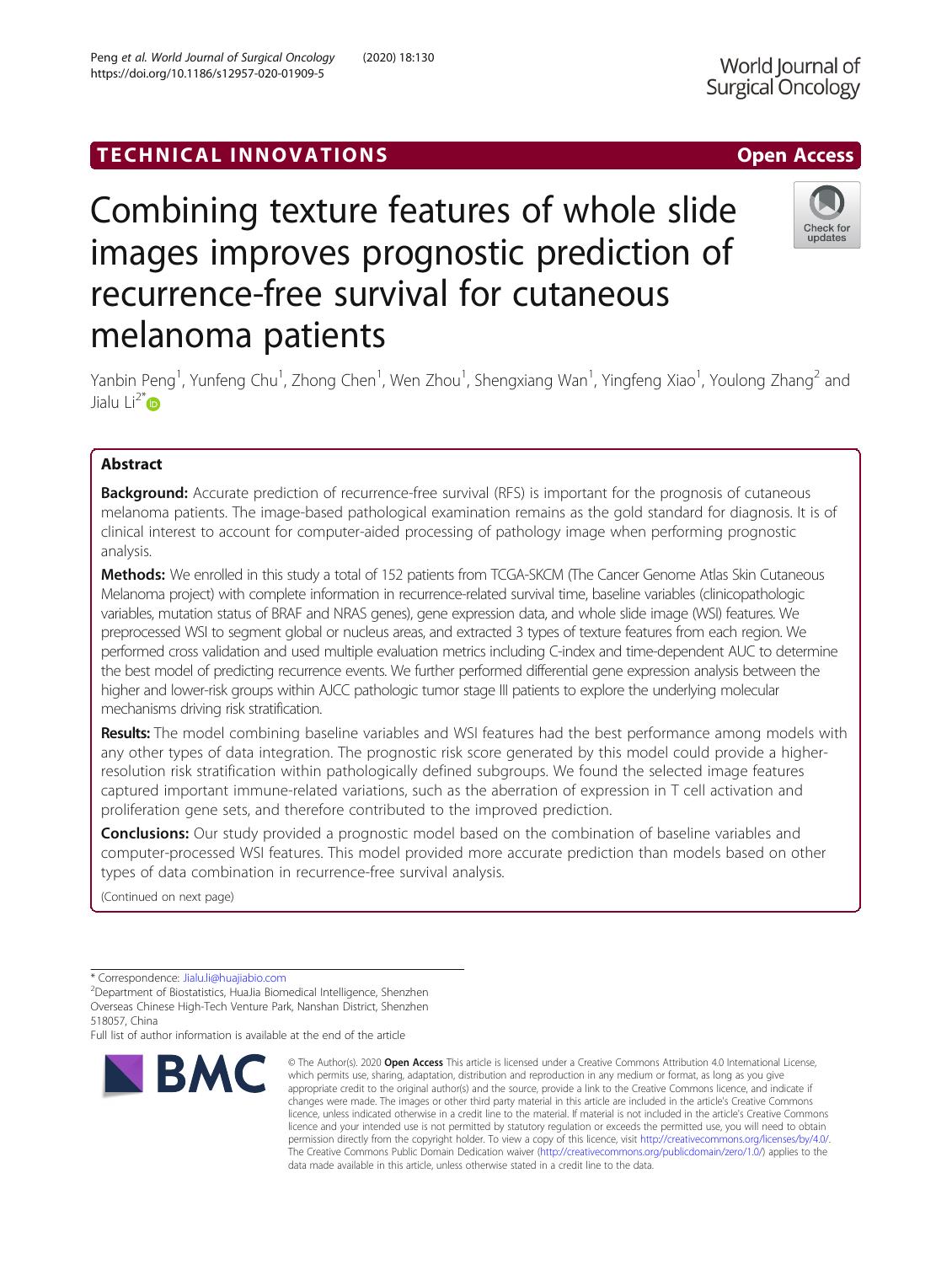#### (Continued from previous page)

**Trial registration:** This study was based on public open data from TCGA and hence the study objects were retrospectively registered.

Keywords: Cutaneous melanoma, Recurrence-free survival, Whole slide image, Computer-aided image processing

# Background

Melanoma is a type of skin cancer with a high mortality rate. In 2018, 287,732 new cases and 60,712 deaths of melanoma were registered worldwide [\[1\]](#page-7-0). Cutaneous melanoma, which accounts for over 90% of melanoma cases, remains one of the most aggressive forms of skin cancer and shows an increasing incidence and mortality rate globally [[2,](#page-7-0) [3](#page-7-0)]. Improving prognosis of cutaneous melanoma patients has important implications for a better management of the disease. Routine prognosis method uses clinicopathologic features including Breslow tumor thickness, ulceration, mitotic index, Clark level, and AJCC (The American Joint Committee on Cancer) pathologic tumor stage [\[4,](#page-7-0) [5](#page-7-0)]. Whether such method can be improved with the addition of WSI or high-throughput sequencing data is under active investigation.

Many previous studies had attempted to develop prognostic models using different types of variables including clinicopathologic, mutation, mRNA, microRNA, and methylation variables. [Zhao](https://www.ncbi.nlm.nih.gov/pubmed/?term=Zhao%20Y%5BAuthor%5D&cauthor=true&cauthor_uid=30171176) et al. [[6](#page-7-0)] identified a 25-gene signature that can effectively estimate the level of immune cell infiltration in melanoma, providing a robust biomarker significantly related to survival outcome (disease-specific survival, post-recurrence survival, or overall survival). Multidimensional omics data were also utilized to provide more accurate prediction. Jayawardana et al. [[7\]](#page-7-0) developed models to classify 1-year and 4-year survival status based on clinicopathologic, mutation, mRNA, microRNA, protein information, and their different combinations. They identified that models based on the combination of clinicopathologic variables and mRNA expression profile performed the best under a cross-validation framework. Jiang et al. [[8](#page-7-0)] used sparse PCA and partial least squares methods to take whole multidimensional omics profiles into consideration. Their methods showed a significant increase of C-index values of overall survival prediction. However, these studies had not extended to including WSI features, while studies that did use image data were not focused on the prediction of survival outcomes. For example, Lu et al. [\[9](#page-7-0)] proposed a diagnostic model based on epidermis segmentation, keratinocytes segmentation, melanocytes detection, and feature construction on whole slide images. This technique achieved a classification accuracy of 90% for skin tissue malignancy. Failmezger et al. [[10](#page-7-0)] analyzed the spatial association between different types of nodes in WSI. They identified that two stromal features (stroma clustering and stromal barrier) had significant coefficients in a Cox model. To our knowledge, few studies proposed pathology image-based prediction models for recurrence-free survival analysis.

As the treatment of cutaneous melanoma has improved over years, especially since the advent of targeted immunotherapy [[11,](#page-7-0) [12](#page-7-0)], the RFS measurement has gained increasing importance for post-surgery management of melanoma patients. An accurate RFS analysis can decrease the cancer-related death rate by not only personalizing treatment options but also prompting active cancer surveillance at an early stage for specific risk groups. On the other hand, as recurrence events have already been used as an effective endpoint for cancer clinical trials, a higher accuracy of RFS measurements allows precise enrollment of patients that are more likely responsive to new therapies.

Our work hence presented a RFS model based on baseline variables and texture features extracted from WSI. This model provided a higher accuracy in predicting recurrence-free survival than baseline variablesbased model or models with other types of data integration. The extracted WSI features contributed to the improved prediction by capturing variations in immunerelated gene expressions.

# **Methods**

#### Patients and samples

This study was performed using 152 patients from the TCGA-SKCM [[13\]](#page-7-0) (The Cancer Genome Atlas Skin Cutaneous Melanoma) project. We enrolled patients that have complete information in AJCC stage, the dominant clinicopathologic variable used for RFS analysis (Additional file: Table [S4\)](#page-6-0). The enrolled patients should also have non-missing values in tumor location (metastatic or locoregional), WSI images, high-throughput gene expression data, and tumor recurrence-related follow-up. The study work flowchart is shown in Fig. [1](#page-2-0). For each patient, the recurrence status was defined as 1 for those who had experienced recurrence and as 0 for censoring. The censoring time was set as the death time if one had the record of death or as last follow-up time if otherwise.

We collected 4 types of data for RFS analysis: clinicopathologic variables, high-throughput gene mutational profile, high-throughput gene expressional profile, and WSI features. For clinicopathologic variables, 4 covariates with complete records were included age at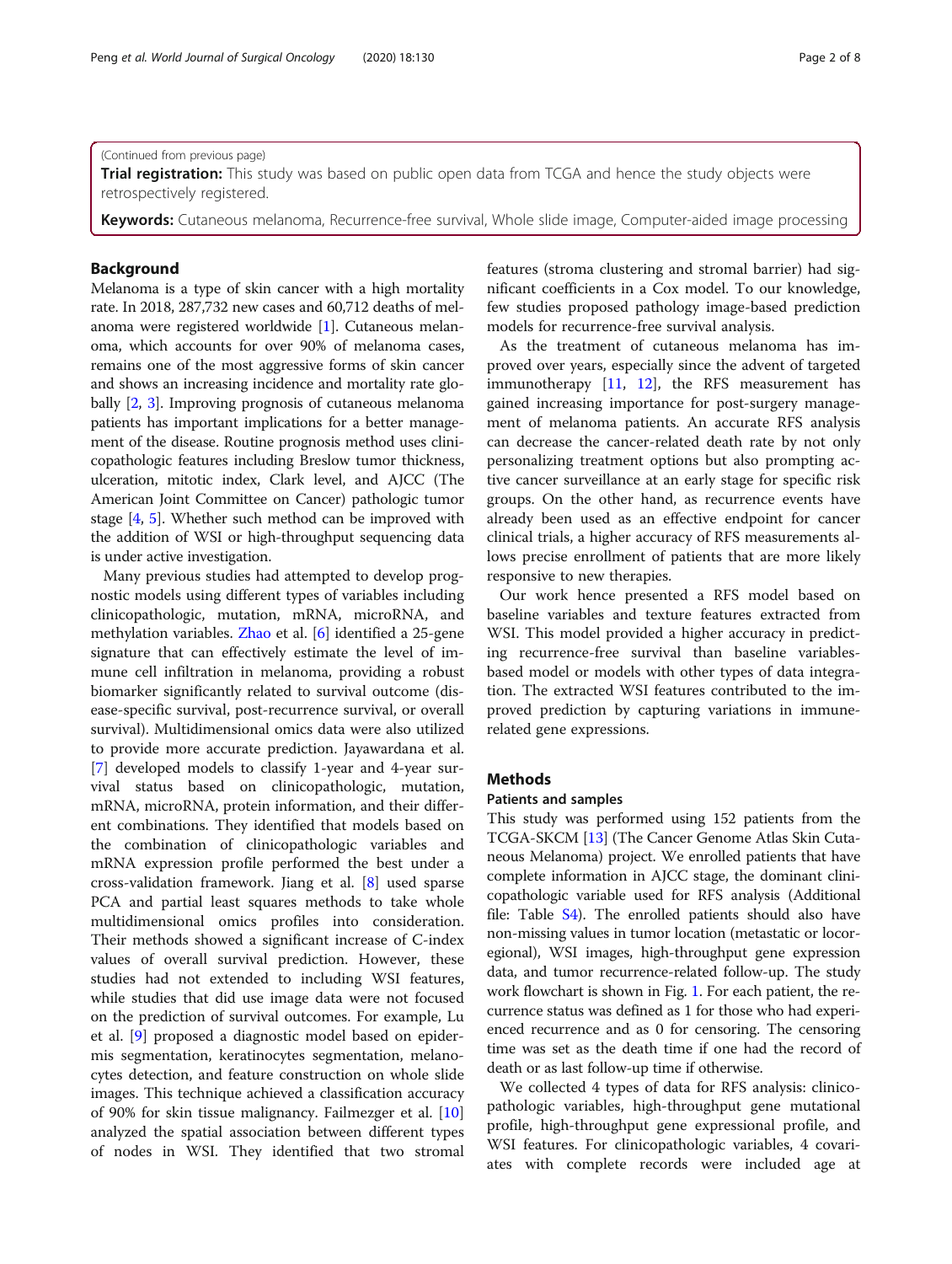<span id="page-2-0"></span>

diagnosis, gender, primary location, and AJCC pathologic tumor stage. We selected the mutation status of NRAS and BRAF genes to represent the gene mutation data as previously described [\[7](#page-7-0)]. These clinicopathologic variables and gene mutations were used as the baseline variables for following model development. The distributions of these variables are summarized in Table 1. For gene expression, we used the FPKM (fragments per kilobase of exon model per million reads mapped) value to represent gene expression levels. A total of 5277 genes were selected for further analysis.

Table 1 Summary of distributions of baseline variables

| Baseline variables          | Summary                               |
|-----------------------------|---------------------------------------|
| Age at diagnosis            | mean = $60.06$ , std = $14.05$        |
| Gender                      | 92 males                              |
| Primary location            | 60 metastatic, 92 locoregional        |
| AJCC pathologic tumor stage | 67 stage III and IV, 85 stage $<$ III |
| <b>BRAF</b>                 | 82 mutated                            |
| <b>NRAS</b>                 | 32 mutated                            |

# Whole slide image processing and feature extraction

All the melanoma tissue slides were stained by hematoxylin and eosin (H&E) and scanned by Aperio Digital Pathology Slide Scanner. Ten slides were magnified 20 times  $(x 20)$  and the other 142 slides were magnified 40 times  $(x 40)$ . We extracted 3 types of texture features in 2 regions of interest (ROI): global and nucleus ROI, respectively. This process consisted of two steps: region segmentation and feature extraction. An illustration of these procedures is shown in Additional file: Figure [S11.](#page-6-0) More details on the region segmentation can be found in the supplementary methods.

For feature extraction, we extracted 24 GLCM (gray level cooccurrence matrix) features, 16 GLRLM (gray level run length matrix) features, and 16 GLSZM (gray level size zone matrix) features [\[14\]](#page-7-0) from each ROI. For nucleus ROIs from the same WSI, we calculated their mean, standard deviation, range, and disorder as the summary statistics  $[15]$  $[15]$ . This resulted in a total of 224 nucleus features and 56 global features. Image processing and feature extraction were performed by Python 3.7 and packages including "Pyradiomics" [[14\]](#page-7-0).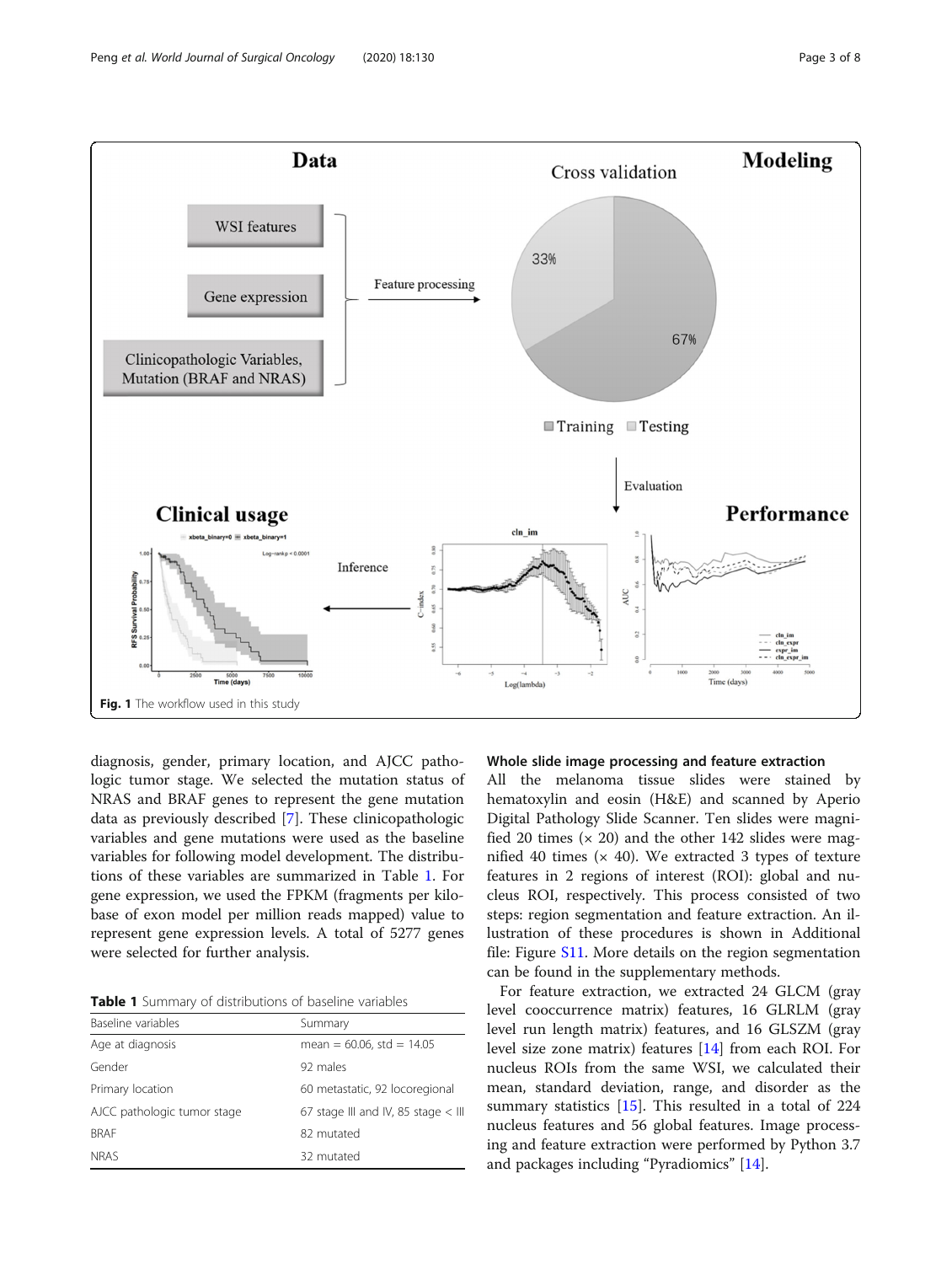## Modeling and evaluation

We performed QR decomposition-based method [[16\]](#page-7-0) to reduce linear dependencies among the gene expressional profile before model fitting. In addition to the three types of features mentioned above, we also combined different types of features as new feature sets for model development. The number of features in each set is summarized in Additional file: Table [S1.](#page-6-0)

We performed threefold cross validation for models developed based on each feature set. In each fold, a lasso Cox model was trained on the training set and was tested on the validation set. Due to the limited sample size, we used C-index computed from validation data to evaluate model performance. We also computed the time-dependent AUCs [[17\]](#page-7-0) from day 31 (5% percentile) to day 4631 (95% percentile) to evaluate the performance at each time point. The model development and comparison were performed by R version 4.1.

## Differential gene expression analysis

The differential gene expression analysis was performed using edgeR  $[18]$  $[18]$  $[18]$  package, and the gene ontology enrichment analysis was performed by GOseq [\[19](#page-7-0)] or cluster-Profiler [[20\]](#page-7-0). More details on the data processing and parameter setting can be found in the supplementary methods.

# **Results**

# Workflow and patient characteristic

The study workflow is shown in Fig. [1.](#page-2-0) We performed RFS modeling based on three types of variables: baseline variables (including clinicopathologic variables, and mutation status of NRAS and BRAF genes), gene expressional profile and WSI features. We developed 7 sets of features based on these three types of data (Additional file: Table [S1](#page-6-0)). The model performance was evaluated by C-index and time-dependent AUC on threefold cross validation. We further presented the potential application of the best model under clinical setting. We also performed differential gene expression analysis between the higher and lower-risk subgroups stratified by our model for AJCC stage III patients.

We enrolled a total of 152 patients with complete information in recurrence-related survival time, baseline variables, gene expression data, and WSI features. A total of 82 patients had experienced recurrence, while 65 had last follow-up time and 5 died without recurrence. We performed Kaplan-Meier estimation for all patients and the RFS probability curve is shown in Additional file: Figure [S2.](#page-6-0) The median survival time was 1757 days.

# Model comparisons

We compared the performance of models developed based on each single type of data to assess the prognostic power of single-type feature sets. The Cindex of models based on baseline variables (mean/std = 0.654/0.014) was the highest (Additional file: Table [S2](#page-6-0), Figure [S3\)](#page-6-0). The models based on gene expression or WSI features had a slight difference (mean/std of Cindex,  $expr = 0.639/0.039$ ; im = 0.635/0.033). To evaluate the prediction accuracy at each time point, we computed the time-dependent AUC on the validation results. As shown in Fig. [2a](#page-4-0), the models based on baseline variables showed obvious superiority until about day 2500. In contrast, the model based on WSI features had increasing prediction accuracy since about day 1500. This motivated the combinatorial modeling, as combing baseline and WSI feature in survival prediction might utilize the prediction advantage of single-type data-based model within specific time intervals.

We then developed models based on combinations of different types of data, and compared their prediction performance. For WSI image analysis, we extracted texture features from global regions or segmented nucleus regions (Additional file: Figure [S1](#page-6-0)). As summarized in Additional file: Tables  $S2$ , the best C-index (mean/std = 0.772/0.029) was achieved by the model combining baseline variables and WSI features (Additional file: Figure [S3\)](#page-6-0). As shown in Additional file: Figure [2B,](#page-6-0) such model also had the best performance at almost every time point as measured by time-dependent AUC (mean/std of time-dependent  $AUC = 0.785/0.038$ , indicating a clear benefit of data integration. We therefore used this feature set and the optimal penalty (Additional file: Figure [S3\)](#page-6-0) to develop a lasso Cox model on all patients. This model was used as the final prognostic model, and the coefficients of selected features were showed in Additional file: Table [S3.](#page-6-0)

# The image-based prognostic model

The proposed model included 20 WSI features and 5 baseline variables. For the WSI features, 14 of them were extracted from nucleus ROIs and 6 were from global ROIs. The computational formula of each feature was shown in supplementary methods. A positive value of coefficient represented that the hazard of recurrence would increase with the feature values. As shown in Additional file: Table [S3](#page-6-0), the 3 largest absolute values of the coefficients were from GLRLM (RunEntropy\_std and ShortRunEmphasis\_range) and GLCM (Idn\_range) in nucleus ROIs. Both the *RunEntropy* and *ShortRunEm*phasis were the measurement of the distribution of run lengths. The *Idn* (inverse difference normalized) quantified the local homogeneity within nucleus ROI, which could be low value if there was necrosis or dissolution of nucleus. Since the standard deviation or range of these features was significant predictor in the model, we inferred that the variance of nuclei shape, surrounding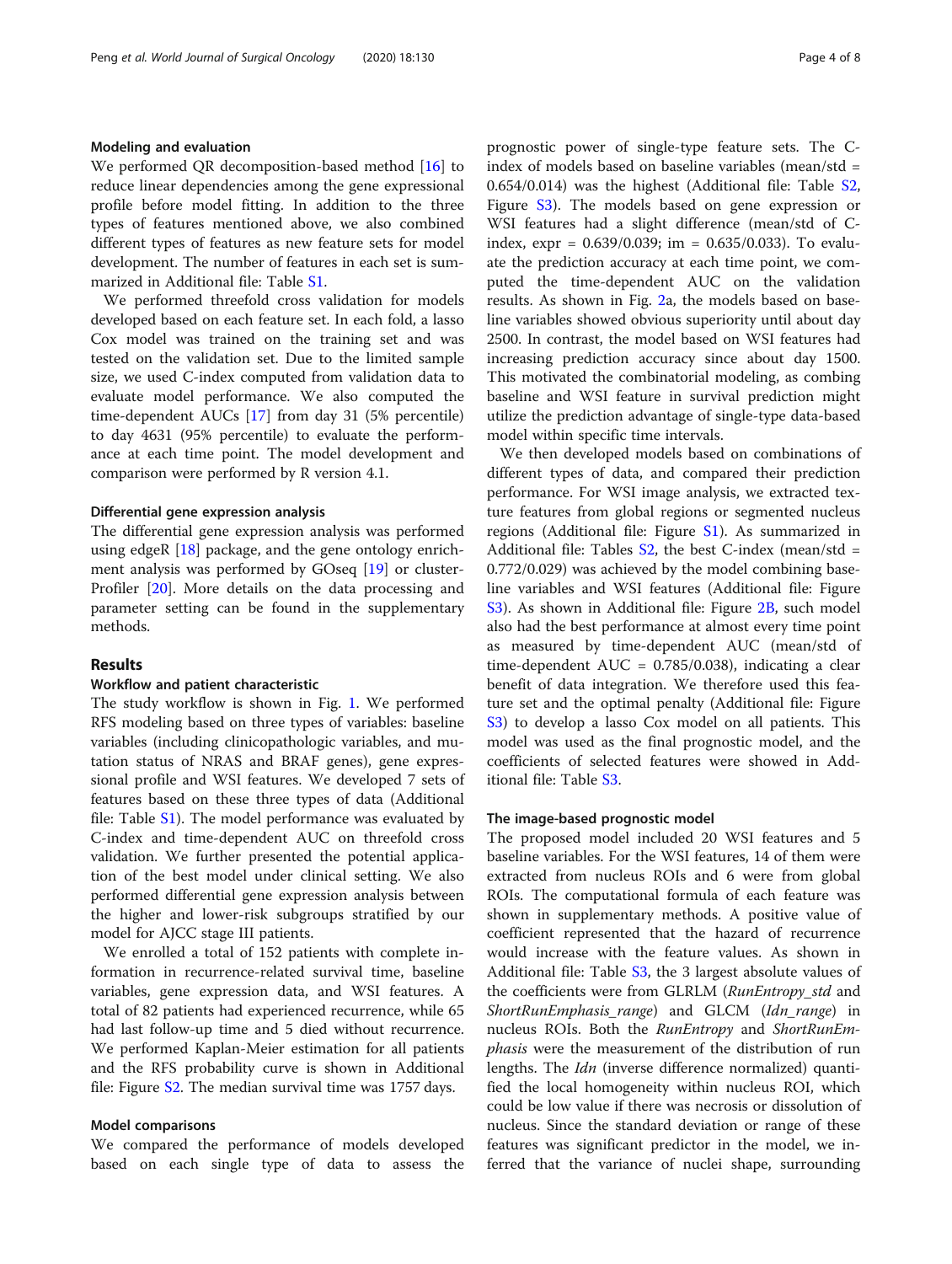<span id="page-4-0"></span>

textures, and homogeneity contributed to an effective prognostic analysis. For the features extracted from global ROIs, the glcm\_Idmn and glszm\_LargeAreaHigh-GrayLevelEmphasis had the largest absolute coefficients. The *Idmn* (inverse difference moment normalized) also measured the local homogeneity, while the LargeArea-HighGrayLevelEmphasis computed the emphasis of regions with large area and high gray level. Both of the features were indicators of the tumor region size.

# Risk stratification

To illustrate potential applications of the prognostic model, we computed a risk score by summing over the product of model features and their coefficients. To compare the risk score with traditional prognostic variables, we also computed risk scores for models based on AJCC pathologic tumor stage or baseline variables. We used each risk score to fit a univariate Cox PH model on 5 subgroups of patients (all, AJCC stage < III, AJCC stage  $\geq$  III, metastatic or locoregional) and applied likelihood ratio test to assess the significance of the score. As summarized in Additional file: Table [S4](#page-6-0), both the likelihood ratio test statistic and its  $p$  value showed that adding WSI features to baseline variables greatly improved the prediction accuracy.

To illustrate the independent prognostic value of image-based risk score, we set the median of risk score as the threshold and stratified all the patients into a higher or lower-risk group. We then performed Kaplan-Meier estimation for each group. As shown in Fig. [3](#page-5-0)a,

the survival distributions of the two risk groups characterized among all patients were significantly different (log-rank  $p$  value < 0.0001). The median survival time of the two risk groups were 678 days and 3716 days, respectively. We also estimated the survival probability within 4 specific pathologically-defined subgroups of patients (Fig. [3\)](#page-5-0). The survival distributions were all significantly different for each subgroup. The median survival time of each subgroup was shown in Additional file: Table [S5](#page-6-0). Of note, the lower-risk group in patients with severe stage (AJCC stage  $\geq$  III) had a median RFS time of 5354 days, which is 1.54 times longer than that of with mild or moderate stage (AJCC stage < III), who had a median RFS time of 3488 days. As shown in Additional file: Figure [S4,](#page-6-0) this risk score could significantly stratify the higher and lower-risk group for overall survival as well.

# Differential risk-related enrichment of gene sets

To explore the molecular mechanisms underlying the superiority of image-based prognostic model, we performed differential gene expression analysis between the higher (43 patients) and the lower-risk (15 patients) group characterized by our model for patients within AJCC stage III. To reduce the biological variation within each risk group, we calculated the Spearman correlation coefficients between any pairs of samples and filtered out those with a correlation coefficient smaller than 0.85 with more than 20 other samples among the higher-risk group, or with more than 7 other samples among the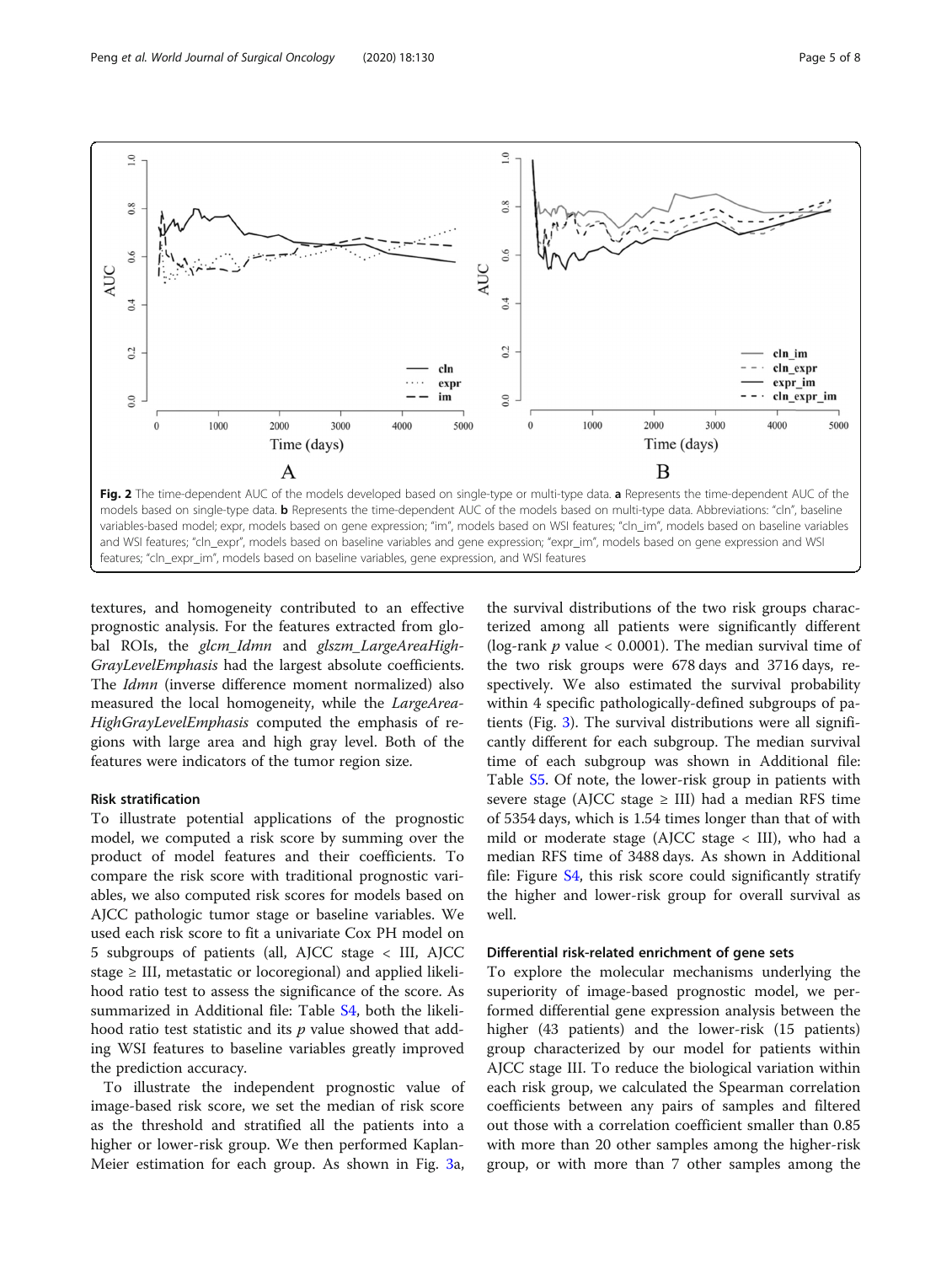

<span id="page-5-0"></span>

lower-risk group. This resulted in 9 lower-risk patients and 21 higher-risk patients for further analyses.

A total of 188 downregulated and 28 upregulated genes were identified as significantly differentially expressed. We found 226 enriched BP (biological process), 18 enriched CC (cellular component), and 12 MF (molecular function) GO terms. As shown in Additional file: Figure [S5,](#page-6-0) the most majority of top 20 enriched BP terms was involved in immune response, immune cell activation and proliferation. In particular, the T cell activation and proliferationrelated pathways were significantly enriched. These enriched BP terms were also identified by the clusterProfiler package as shown in Additional file: Figure [S8,](#page-6-0) which suggested that the variation in the regulation of T cell activation was the potential key driver for differential risk. For CC terms, the T cell receptor-related GO terms were significantly enriched as shown in Additional file: Figure [S6](#page-6-0) and [S9.](#page-6-0) For MF terms, MHC protein binding and cytokine activity-related GO were associated with the risk stratification (as shown in Additional file: Figure [S7](#page-6-0) and [S10](#page-6-0)). These enriched GO terms suggested that the selected image features accounted for the variations of T cell activities and hence provided a more accurate assessment of disease progression.

# **Discussion**

In this study, we performed recurrence-free survival analysis, and developed lasso Cox prediction models based

on different types of data (baseline variables, gene expression, and whole slide image features). Accurate RFS measurements have become increasingly important as the treatment of cutaneous melanoma has significantly improved over years. A reliable RFS prediction could thus assist in more precision treatment selection for melanoma patients. Our evaluation criteria included Cindex and time-dependent AUC. We identified that combining baseline variables and WSI features achieved the best prediction performance (cross validation Cindex, 0.772/0.029; time-dependent AUC, 0.785/0.038). We showed that models trained on single-type data could have varied prediction accuracy within specific time intervals. We were then motivated to combine different types of data to develop a model that achieved uniformly best prediction accuracy at most majority of time after initial diagnosis. We also showed that this combinatorial model provided significant risk stratifications within specific subgroups defined by metastatic status or AJCC pathological tumor stages. We found from gene expressional profiles that T cell activities were significantly associated with the differential risk determined by the image-based prognostic model.

T cell activation is closely related to the adoptive or targeted immunotherapies. Such immunotherapies either provide co-stimulatory signals to trigger T cell proliferation, or block inhibitory molecules to unleash the antitumor T cell activities [[21](#page-7-0)]. Our findings indicate that,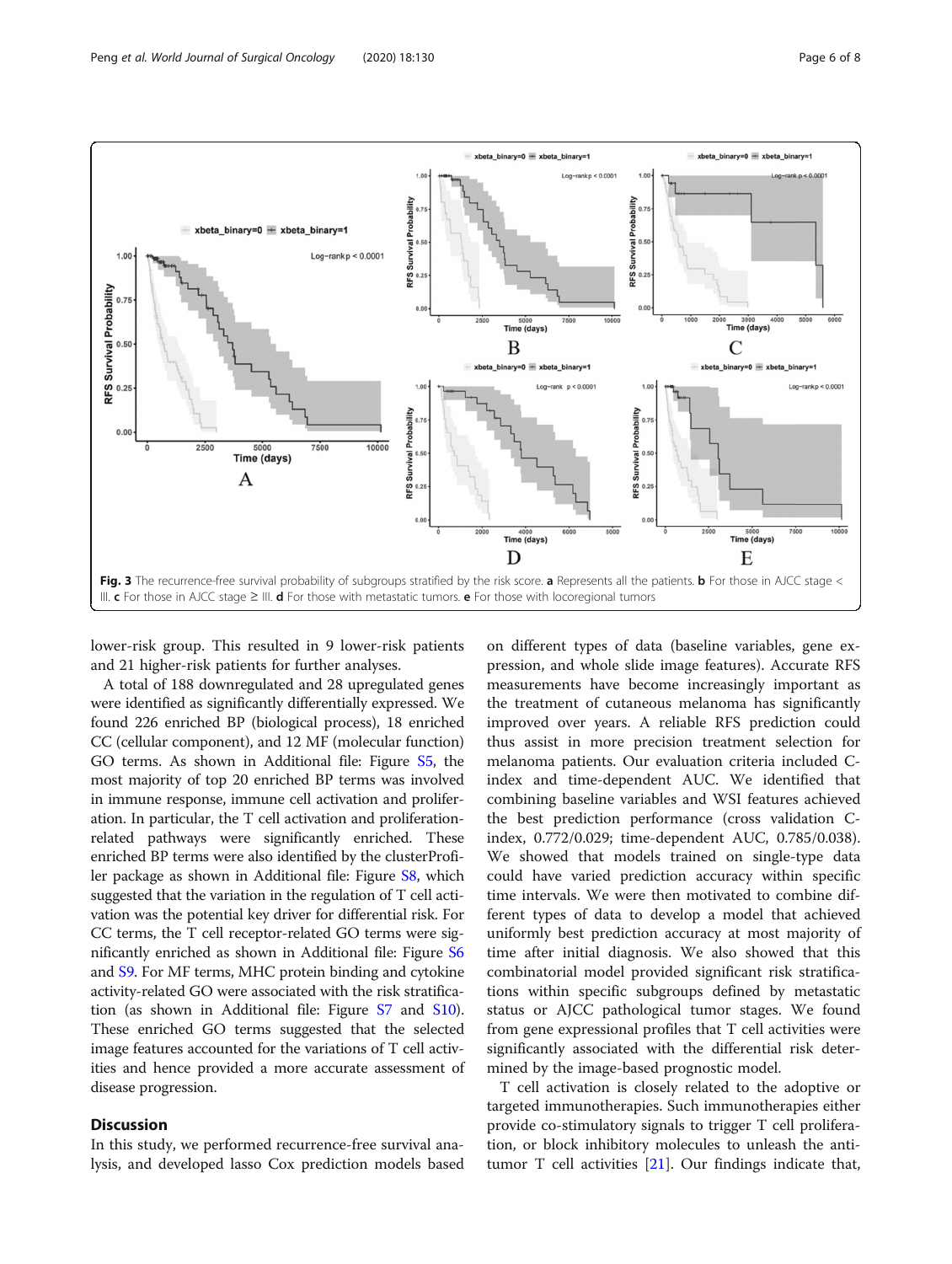<span id="page-6-0"></span>even within specific risk groups (e.g., AJCC stage III) as defined by routine clinicopathological variables, it is still possible to further identify subgroups characterized with the variation in T cell activation using WSI features. Therefore, whether such subgroups have differential responses to immunotherapy, such as PD-1 or CTLA4 based immune checkpoint therapies, warrants further investigation.

Our study provided a cost-effective way to evaluate the prognosis by only taking baseline variables and automatically generated WSI features as the input. We showed that many top enriched GO terms were related to immune response, T cell activation and proliferation. Genes related to T cell development and function were also identified by Jiang et al. [\[8](#page-7-0)] as significantly associated with overall survival by analyses performed based on clinicopathologic variables, methylation, CNA (copy number alteration), gene expression, and mutational data. Pastorfide et al. [[21](#page-7-0)] and others [\[22](#page-7-0), [23](#page-7-0)] also proved that lymphocytic infiltrates were associated with metastasis and survival outcome by artificial analyses of histologic images. These findings were consistent with our study, but we used computer-aided image processing instead to automatically quantify such information from routinely made WSI.

Our study has limitations. First, due to a large number of missing values, we only enrolled 152 patients with complete information in our study. The best model was determined by threefold cross validation without being tested on an independent dataset. Second, the quality of pathology images varied. The variation in staining intensity and marker-pen pollution were the two most frequent problems. The former problem could affect nucleus segmentation, and we mitigated this by segmenting ROIs centering around the localized nucleus region. We also manually checked each ROI to remove polluted ones. Third, we did not evaluate the effects of interaction between different types of data when performing data integration. Fourth, we did not include some other routinely used prognostic variables, such as Breslow tumor thickness, ulceration, mitotic rate, and Clark levels, due to a large proportion of missing values (Additional file: Table S8). These variables might improve the prognostic prediction performance of our models.

For the future extension of our study, we will perform external validation of the prediction model using multicenter retrospective cohort data. Another key point that needs to be addressed in future studies is the assessment of effect of clinicopathological variables and treatment on RFS prediction using more complete data. Notwithstanding these limitations, we believe our method has potential for clinical translation to reduce the level of heterogeneity in RFS for cutaneous melanoma patients. This could influence the treatment selection for patients,

as well as the patient enrollment for related clinical trials. Moreover, considering the capacity of WSI texture features in capturing immune cell activity in this study, we believe that WSI texture features could also have prognostic values in other types of cancer, which warrants exploration in future studies.

# Conclusions

In summary, we developed an image-based combinatorial model and demonstrated its prediction ability for recurrence-free survival. The model includes 20 automatically generated WSI features, 3 clinicopathologic variables, and mutation status of 2 genes. We hence provided a cost-effective prognostic model as a substitute for gene expression profiling-based prognosis methods.

### Supplementary information

Supplementary information accompanies this paper at [https://doi.org/10.](https://doi.org/10.1186/s12957-020-01909-5) [1186/s12957-020-01909-5](https://doi.org/10.1186/s12957-020-01909-5).

Additional file 1: Table S1. The composition and number of features in each feature set. Table S2. Summary of C-index and time-dependent AUC. Table S3. The name and coefficient of features selected in the final image-based model. Table S4. The likelihood ratio (LR) and its p value of models. Table S5. The median survival time of higher and lower-risk subgroups in each pathologically-defined groups of patients. Table S6. Summary of treatment information and their RFS associations of the study cohort. Table S7. Summary of therapeutics type among the 50 patients with pharmaceutical treatment information available. Table S8. Summary of some omitted clinicopathologic variables routinely used for prognostic analysis in the study cohort. Figure S1. Three examples of nucleus segmentation results. Figure S2. The RFS probability curve of the 152 patients enrolled in this study. Figure S3. Analysis of variation of crossvalidation C-index along with the penalty (log-transformed  $\lambda$ ). Figure S4. The overall survival probability of subgroups stratified by the risk score. Figure S5. The dot plot of the top 20 GO in BP identified by GOseq package. Figure S6. The dot plot of the top 20 gene ontologies in CC identified by GOseq package. Figure S7. The dot plot of the top 20 gene ontologies in MF identified by GOseq package. Figure S8. The directed acyclic graph of the enriched GO terms in biological process category identified by clusterProfiler package. Figure S9. The directed acyclic graph of the enriched GO terms in cellular component category identified by clusterProfiler package. Figure S10. The directed acyclic graph of the enriched GO terms in molecular function category identified by clusterProfiler package. Figure S11. An illustration of WSI processing and feature extraction.

#### Abbreviations

RFS: Recurrence-free survival; WSI: Whole slide image; AJCC: The American Joint Committee on Cancer; TCGA-SKCM: The Cancer Genome Atlas Skin Cutaneous Melanoma; FPKM: Fragments per kilobase of exon model per million reads mapped; H&E: Hematoxylin and eosin; ROI: Region of interest; GLCM: Gray level cooccurrence matrix; GLRLM: Gray level run length matrix; GLSZM: Gray level size zone matrix; TMM: The trimmed mean of M values; AUC: Area under the curve; FDR: False discovery rate; GO: Gene ontology; BP: Biological process; CC: Cellular component; MF: Molecular function; CNA: Copy number alteration; Idn: Inverse difference normalized; Idmn: Inverse difference moment normalized; cln: Clinicopathologic variables, mutation status of BRAF, and NRAS genes; expr: The selected gene expression data; im: Whole slide image features; cln\_expr: The combination of cln and expr; cln\_im: The combination of cln and im; expr\_im: The combination of expr and im; cln\_expr\_im: The combination of cln, expr, and im